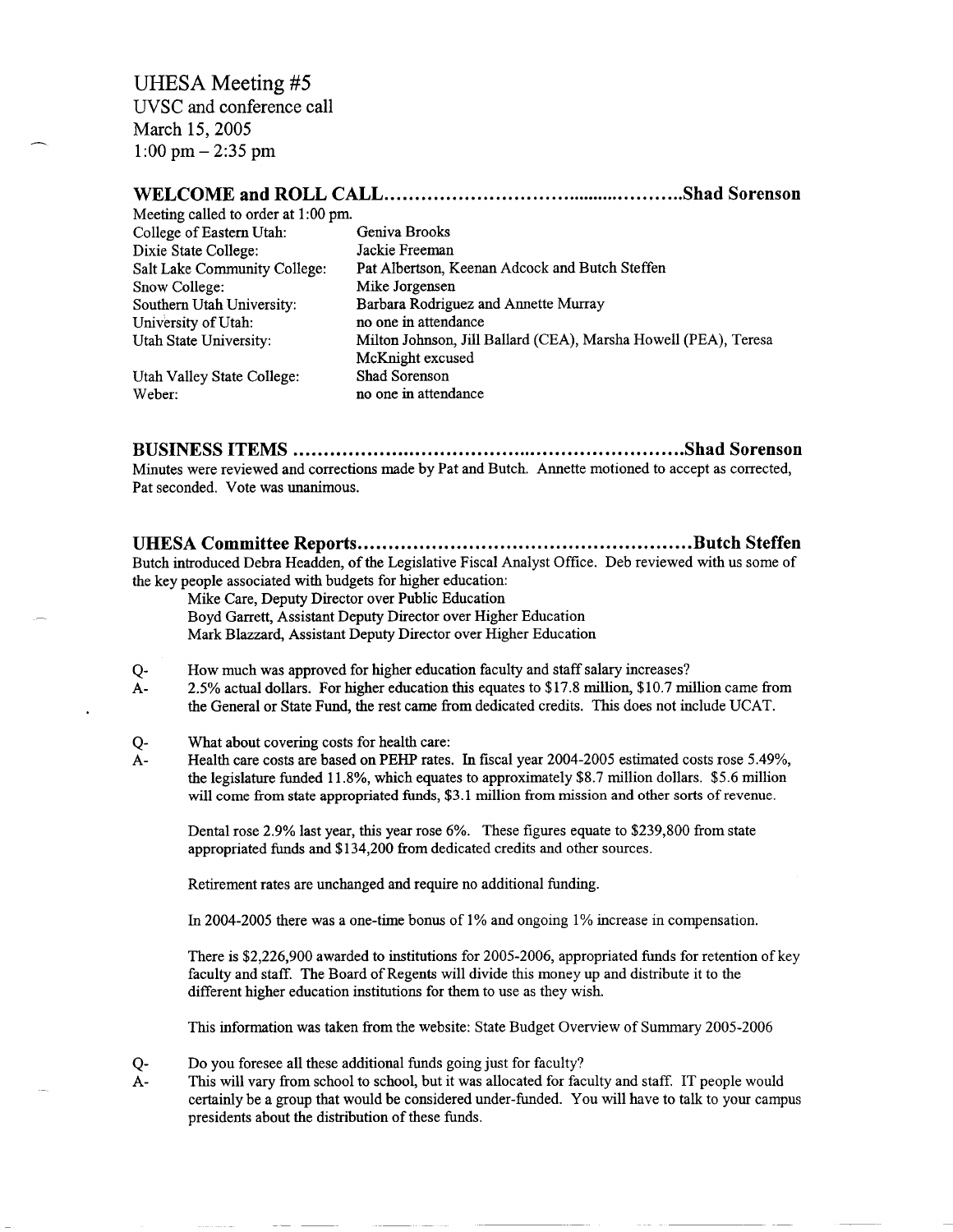The Board of Regents will meet next in Salt Lake City, on Friday, March 18.. In April they will be meeting in St. George. Although they will need to be discussing soon how much will be distributed to each institution, it is not on the agenda for the next meeting. 2<sup>nd</sup> tier tuition is on the agenda. Last year three Higher Ed. Institutions allocated \$6.6 million for salary and benefits come from  $2<sup>nd</sup>$  tier tuition and \$3.2 million for new faculty and staff came from 2<sup>nd</sup> tier tuition.

In spite of a recession, the legislature did a good job helping maintain health, dental and retirement benefits, even though there were no merit increases.

Q- Could you give us a summary of the Appropriations Committee recommendations? A- Higher education was allocated \$54 million more this year. This does not include funding for the University of Utah Marriott Library, Dixie's Health Building or SUU's Teacher Education Building. \$136 million went to higher education if you include funding for facilities.

There is \$41.1 million total ongoing (including compensation), which includes the Engineering and Nursing Initiatives being supported by the state.

Operation & Maintenance is being fully funded by the legislature this year.

Three institutions; UVSC, Weber and SLCC, received funding to bring state mix and dedicated mix more in line to the 65%/35% norm. Enrollment grew when enrollment growth wasn't being funded. UVSC moved from a community college to a state college and had to raise tuition inline with SUU and Weber; their enrollment grew without being funding. The state gave additional funding to these institutions so they can keep their tuition down. If they raise tuition, it will only perpetuate the problem.

Utah College of Applied Technology (UCAT) received enrollment growth. The Board of Regents did not request any enrollment growth funding from other institutions, so the legislature did not award any to any other institutions. UCAT is now under higher education. It was previously funded under the Commerce and Revenue Committee.

In 2004-2005,  $2<sup>nd</sup>$  tier tuitions paid for salary increases for faculty and staff at every institution except CEU. The truth in tuition reports from institutional presidents will reflect the use of  $2<sup>nd</sup>$  tier tuition increases.

- Q- When will we expect to see the first revenue projections for 2006-2007?
- A- In the summer the preliminary reports will begin, by August the Board of regents will be pulling numbers together and talking to legislators.

In the fall they will meet with campuses, around November or December they will start talking

In February they will start to make decision.

- Q- Would it be a good idea to begin requests for salary increases by institutions or groups (UHESA) ?
- A- Higher education is considered to be a state employee, it may be good to consider lobbying with the state employees.
- Q- Do the state employees have a lobby group?
- A- Deb doesn't know, possibly state union group, State Human Resources

2.5% is nice, Deb hopes they can do better next year. We fell behind roads, but she hopes her committee can do better next year.

- Q- (Jackie at Dixie) Some schools are in different pools for health benefits, i.e. Dixie's pool is going up considerably more than the comparison pool, and they use PEHP. Why can't higher education be in the same pool as state employees?
- A. Snow and Dixie, being smaller institutions and rural location, could fare better if they could pool with public education in their local areas for a better rate.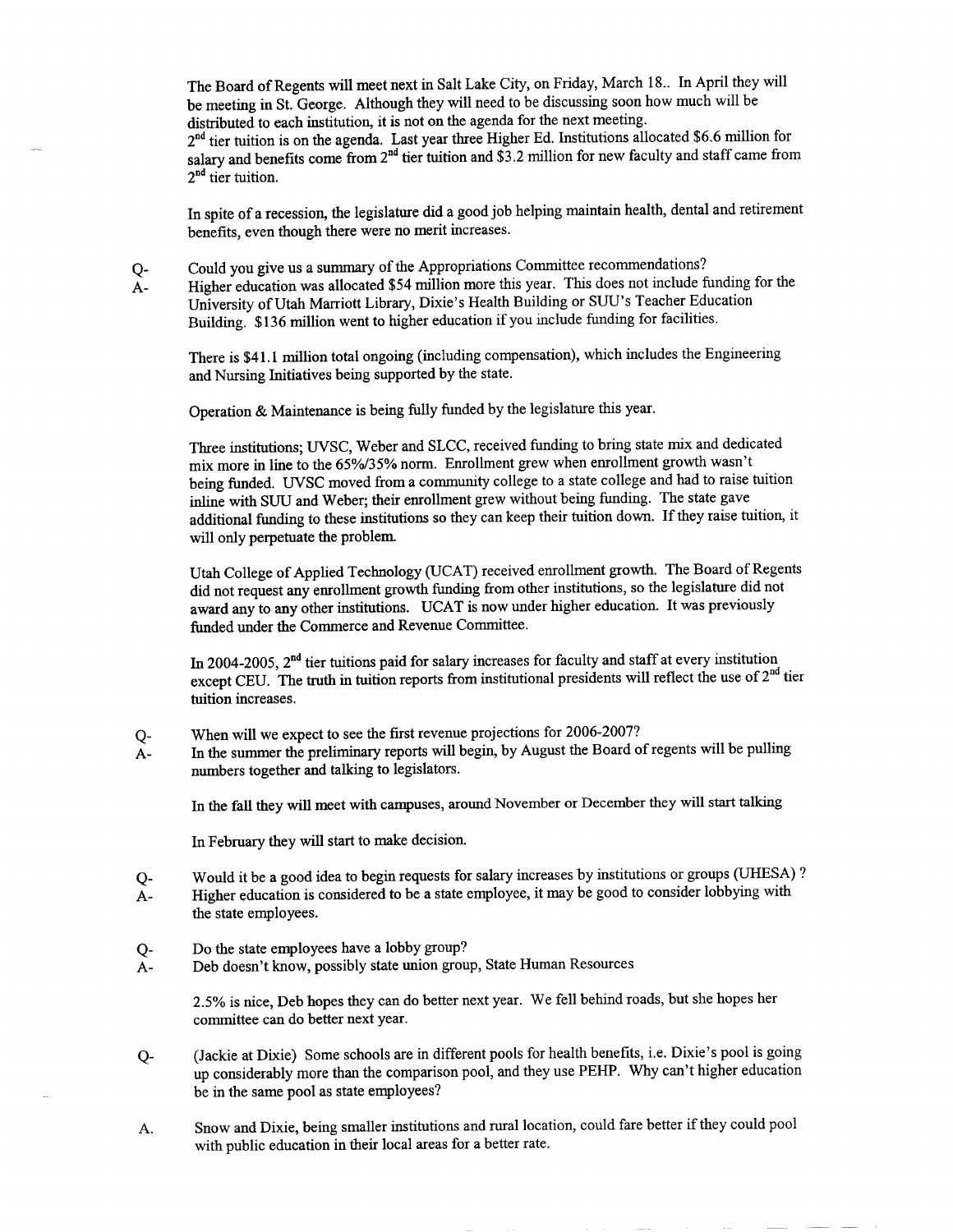Geniva pointed out that even though they have several plans to choose from, the only real option they have is PEHP because of the providers in the area.

- Q- Jackie asked why they have not received any funding for over two years for positions that are under benchmark for compensation
- A- The Board of Regents number one priority is employee salaries. The Appropriations Sub-Committee's number one priority is employee salaries.
- Q- How is the public education COLA determined?
- A- Deb has no idea. We will have to ask Mike Care

If we have any further questions, please email or call Debra Headden at: dheadden@utah.gov 801-538-1034 (she will be gone the last two weeks of March)

Butch will ask a PEHP representative to attend our next meeting.

#### **Recap of UHESA Day**

• USU is having Sen. Hillyard come back to report proceedings of the past legislative session. They do not have a date set, as of yet.

#### **"Hot Issues" on Your Campus Affecting Staff**

• Domestic partner Benefits - Pat reports that the UofU is offering Domestic Partner benefits, employees were 'grandfathered in' after Amendment 3 did not pass. USU is thinking about this. This may be an issue that will affect your campus soon also.

An employee at UVSC supports her mother. She wants to add her to her policy.

Pat asked if the UofU could let us know more information: criteria, legal ramifications, etc. Pat will contact someone from the UofU and have them give us some input (Kim White, staff rep or HR)

- Pat reported that SLCC Staff Association is having a Southern Utah Flood Victims Benefit on March 27. They will have Chili/Vegetable Soup luncheon with news coverage and a power point presentation showing damage to the southern Utah area. Proceeds will go to the Santa Clara River/Virgin River Flood Victims account.
- Butch reported that Bud Bowman was awarded the title of "best legislator" for the 2005 session by Holly Mullin who writes an editorial for the SL Tribune.
- Geniva asked about annual staff evaluations. Are they done on other campuses? Pat said that at SLCC they are mandated and to be completed by April 15. Even so, reports show that only 65% are completed. Part of accreditation is that faculty and staff evaluation be completed. Butch doesn't think they are mandatory at SLCC.

Keenan used to work in HR. There is no accountability for evaluations being done for staff. With accreditation process requiring this, there's more accountability.

Geniva feels that even though there is no money for salary increases, it is important to have evaluations done annually as it allows communication; what is expected by the supervisor, what's expected by the staff member, etc.

UVSC recently simplified their form; it now requires a quarterly discussion between supervisors and staff members. Quarterly discussions will help identify goals and set more meaningful work plans. It will also allow for discussion of problems in a more timely fashion.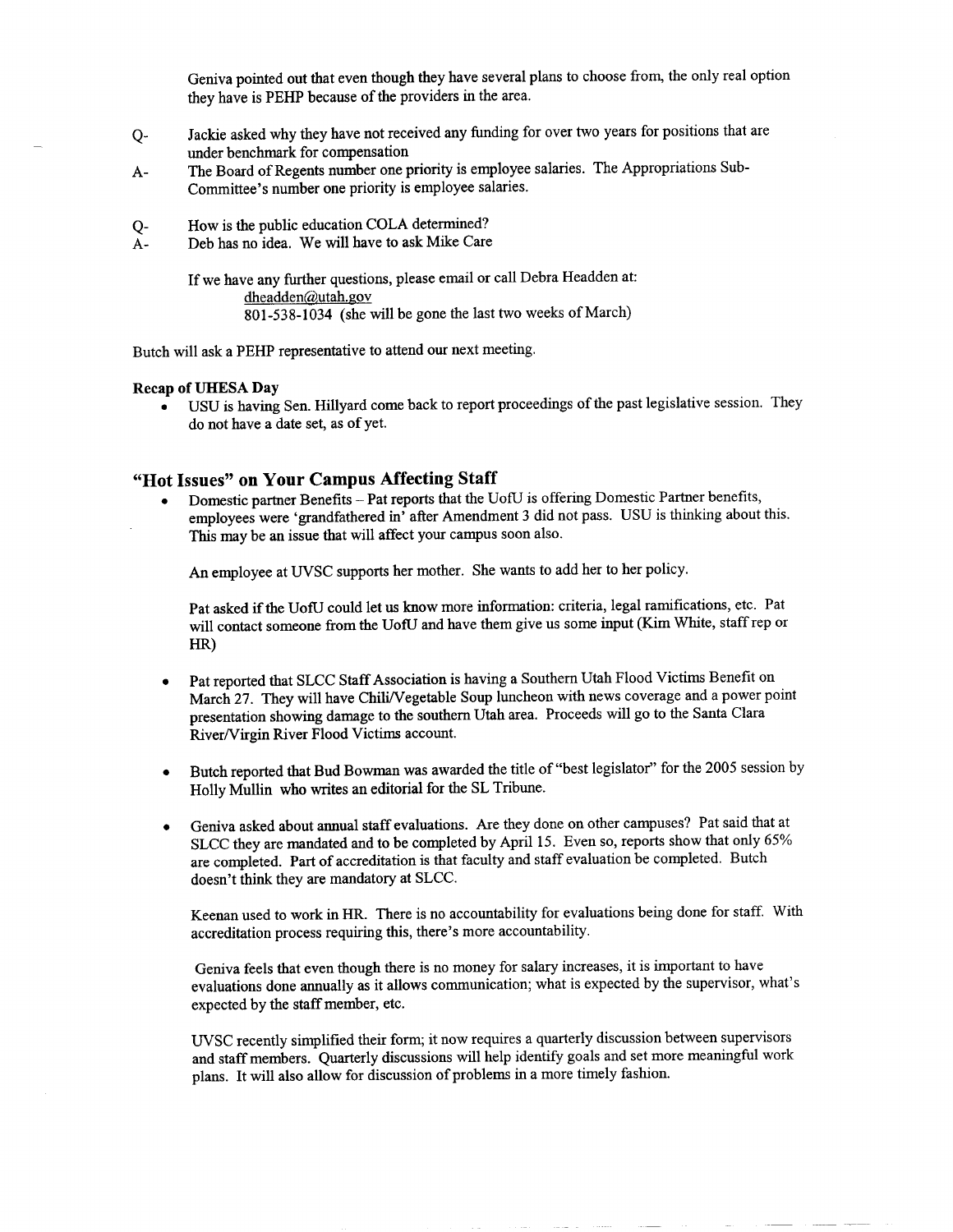### **Next/Future Meeting Agenda Items**

• Shad reported that our meetings this year were held about every 6-7 weeks. It seems when we meet there is always so much to discuss that we always go over. He wanted us to think about holding monthly meetings instead. We will discuss this at the next meeting.

Shad also asked if anyone would like to host the annual meeting held in August. A date and place will be determined at our April meeting.

Barbara made motion to adjourn. Annette seconded.